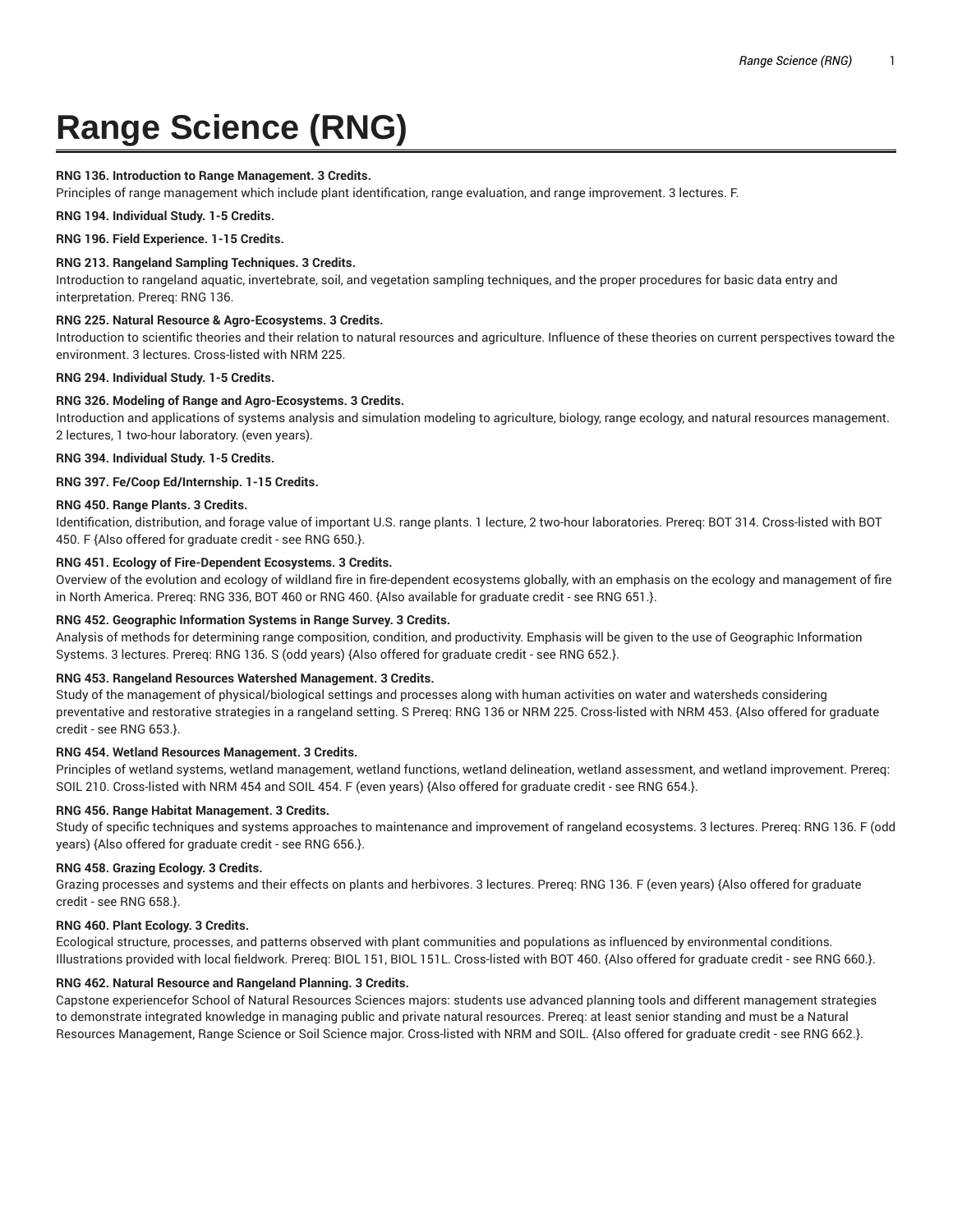## **RNG 491. Seminar. 1-5 Credits.**

**RNG 492. Study Abroad. 1-15 Credits.**

**RNG 494. Individual Study. 1-5 Credits.**

**RNG 496. Field Experience. 1-15 Credits.**

#### **RNG 650. Range Plants. 3 Credits.**

Identification, distribution, and forage value of important U.S. range plants. 1 lecture, 2 two-hour laboratories. Cross-listed with BOT 650. F {Also offered for undergraduate credit - see RNG 450.}.

#### **RNG 651. Ecology of Fire-Dependent Ecosystems. 3 Credits.**

Overview of the evolution and ecology of wildland fire in fire-dependent ecosystems globally, with an emphasis on the ecology and management of fire in North America. {Also available for undergraduate credit - see RNG 451.}.

# **RNG 652. Geographic Information Systems in Range Survey. 3 Credits.**

Analysis of methods for determining range composition, condition, and productivity. Emphasis will be given to the use of Geographic Information Systems. 3 lectures. S (odd years) {Also offered for undergraduate credit - see RNG 452.}.

#### **RNG 653. Rangeland Resources Watershed Management. 3 Credits.**

Study of the management of physical/biological settings and processes along with human activities on water and watersheds considering preventative and restorative strategies in a rangeland setting. S Cross-listed with NRM 653. {Also offered for undergraduate credit - see RNG 453.}.

# **RNG 654. Wetland Resources Management. 3 Credits.**

Principles of wetland systems, wetland management, wetland functions, wetland assessment, and wetland improvement. {Also offered for undergraduate credit - see RNG 454.}.

#### **RNG 656. Range Habitat Management. 3 Credits.**

Study of specific techniques and systems approaches to maintenance and improvement of rangeland ecosystems. 3 lectures. F (odd years) {Also offered for undergraduate credit - see RNG 456.}.

#### **RNG 658. Grazing Ecology. 3 Credits.**

Grazing processes and systems and their effects on plants and herbivores. 3 lectures. F (even years) {Also offered for undergraduate credit - see RNG 458.}.

#### **RNG 660. Plant Ecology. 3 Credits.**

Ecological structure, processes, and patterns observed with plant communities and populations as influenced by environmental conditions. Illustrations provided with local fieldwork. Cross-listed with BOT 660. {Also offered for undergraduate credit - see RNG 460.}.

#### **RNG 662. Natural Resources and Rangeland Planning. 3 Credits.**

Capstone experience for School of Natural Resources Sciences majors: students use advanced planning tools and different management strategies to demonstrate integrated knowledge in managing public and private natural resources. Cross-listed with NRM and SOIL. {Also offered for undergraduate credit - see RNG 462}.

#### **RNG 695. Field Experience. 1-15 Credits.**

#### **RNG 716. Agrostology. 3 Credits.**

Identification and description of U.S. grasses and grass-like plants. 2 lectures, 2 two-hour laboratories. Cross-listed with BOT 716. F (even years).

# **RNG 717. Aquatic Vascular Plants. 3 Credits.**

Identification of major aquatic vascular plants in the Northern Great Plains, utilization of major plant identification keys for the region, and descriptions of ecological roles of species for utilization in assessment, monitoring, and delineation. 1 lecture, 2 two-hour laboratories. Cross-listed with BOT 717. F (odd years).

#### **RNG 737. Agroecosystem Management and Conservation. 3 Credits.**

Discussion and field course that emphasizes current conservation and management practices influencing agroecosystems. The overarching concepts will link soils, vegetation, invertebrates, vertebrates and society.

## **RNG 749. Applied Global Change Ecology. 3 Credits.**

Discussion driven course that emphasizes current peer-review literature investigating the influence of human-driven global changes on natural resources. The class will include topics ranging from climate change to energy expansion and assisted colonization.

# **RNG 765. Analysis Of Ecosystems. 3 Credits.**

Introduction to advanced statistical techniques to evaluate plant communities, plant-animal interactions, and plant-soil relationships. Emphasis on multivariate analysis. 2 lectures, 1 two-hour laboratory. S (even years).